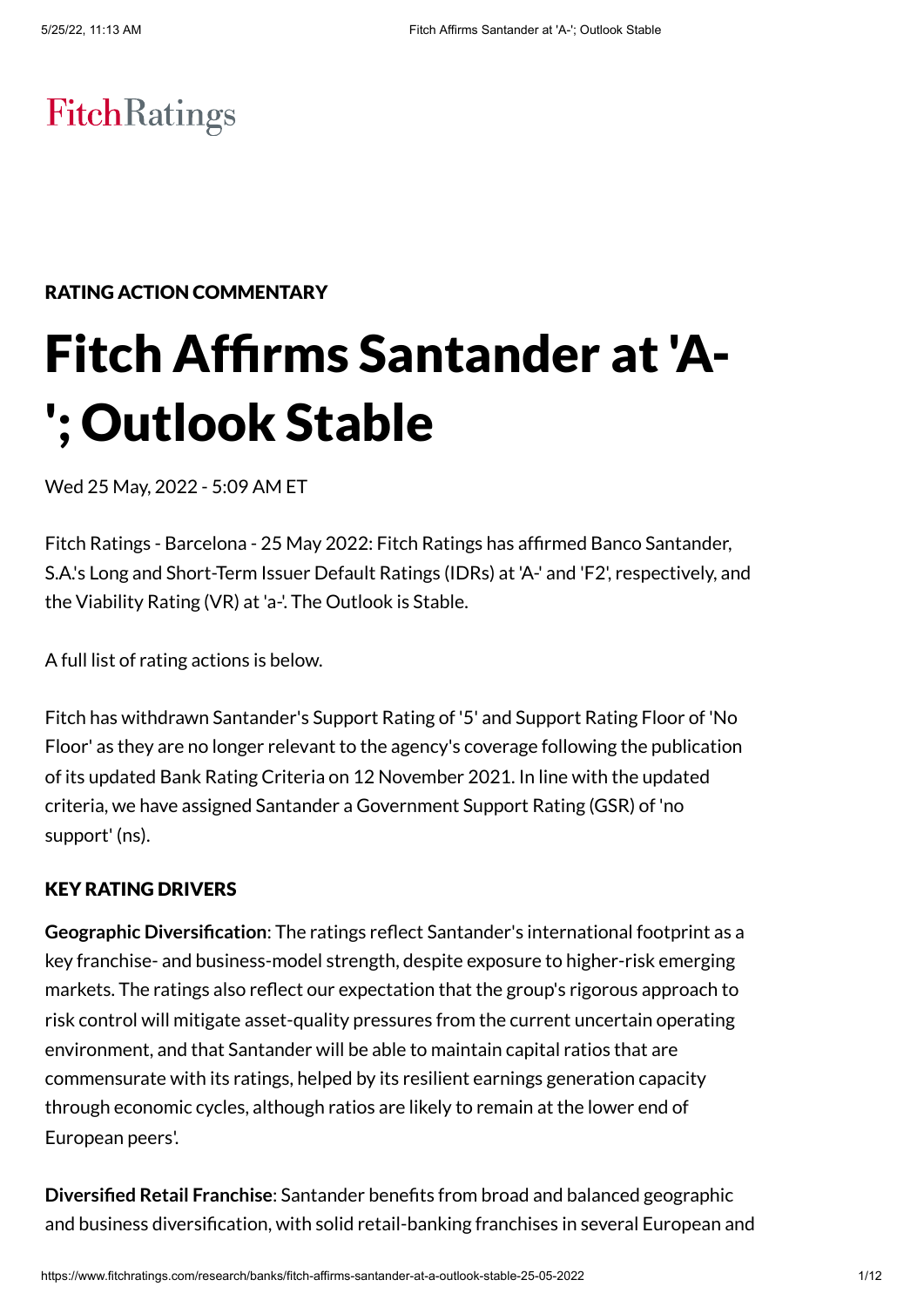Latin American countries and, to a lesser extent, in consumer finance in the US. This results in good pricing power and access to large, stable deposit bases. This, combined with Santander's experience over several economic cycles in different markets, has enabled it to manage periods of stress, including the pandemic.

The wide margins in its emerging-market activities and a cost control-oriented culture (cost/income ratio consistently below 50% since 2007) allow Santander to defend its profitability during periods of stress. For this reason, we believe Santander has rating headroom to absorb second-order effects from the economic slowdown and inflationary pressures that are emerging from the Russia/Ukraine conflict.

**Asset Quality A Relative Weakness**: Asset quality remains a weakness compared with some European peers'. Exposure to emerging markets inherently results in above-European average impaired loan ratios and loan impairment charges, albeit mitigated by Santander's higher net interest margins. Loan performance has proved resilient to date, due to economic recovery and remaining government support measures (particularly in Spain). However, we expect asset quality to modestly weaken over the rating horizon, as higher inflation and interest rates weigh on borrowers.

We expect Santander will operate with an average four-year impaired loan ratio of below 4% (3.4% at end-March 2022), while impaired loan coverage should remain above historical levels (71% at end-March 2022), providing adequate cushion against downside pressures.

**Earnings Rebound to be Maintained**: We anticipate most of the earnings rebound in 2021 will be maintained over the next two years, despite an uncertain operating environment. Santander stands to see its net interest margin boosted by interest-rate rises in the UK, Poland, the US and, potentially, also in the eurozone later this year. This should offset slower loan growth than initially expected.

Fee income growth should continue to support revenue on higher fee-based business volumes. However, inflation pressures in Europe led Santander to revise downwards its cost-savings guidance to around EUR800 million (from EUR1 billion). This, however, should not prevent Santander from meeting its cost/income target of around 40% in the medium term (45% in 1Q22).

**Adequate Capitalisation**: We expect Santander will continue to operate with a common equity Tier 1 (CET1) ratio at or above 12% in 2022 (12.05% CET1 at end-March 2022 including a small corporate transaction in the US), including a potential M&A in Mexico and higher capital distribution (current pay-out is 40% of underlying profit). Our assessment of capital also assumes that foreign subsidiaries remain well-capitalised, as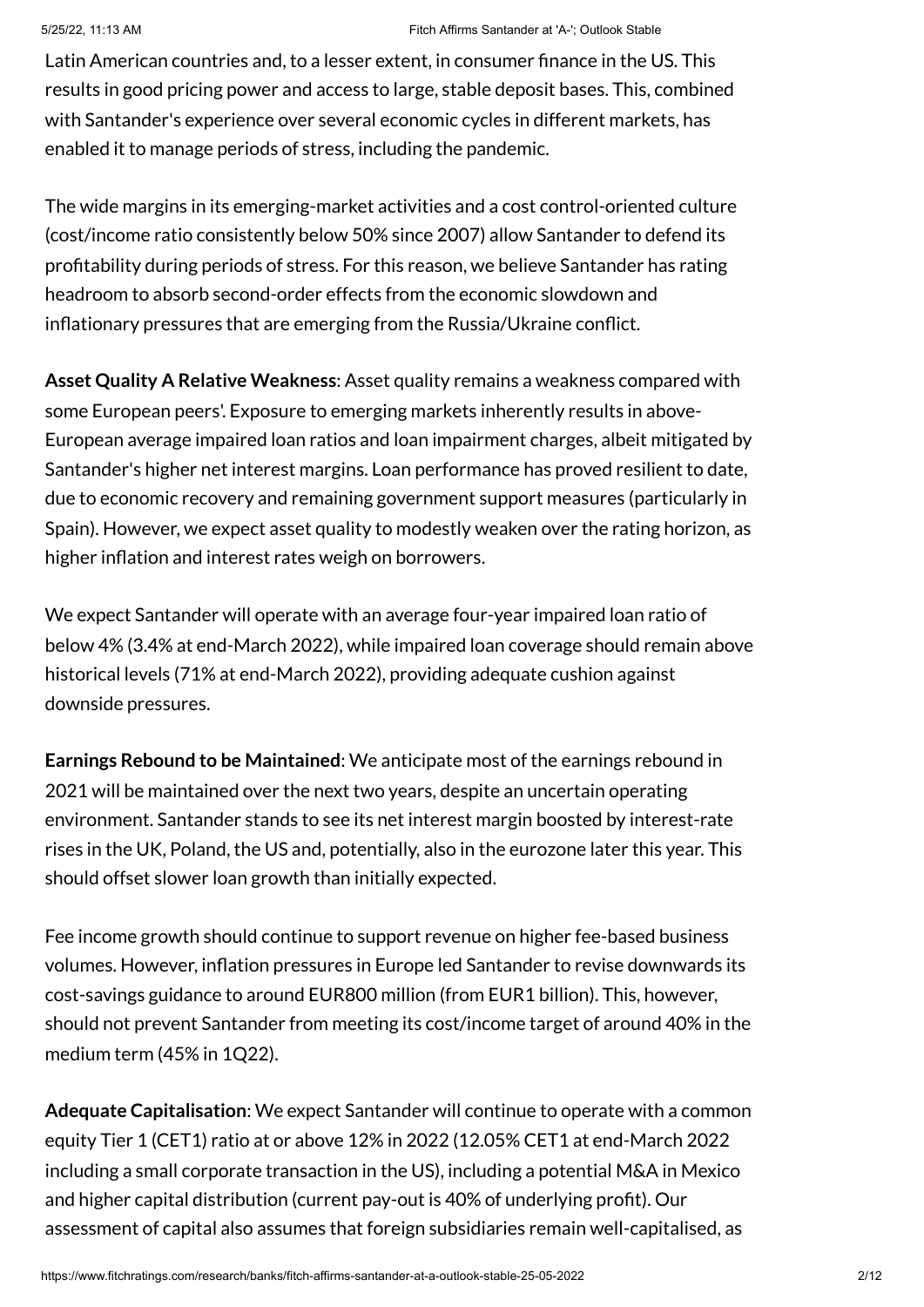well as Santander's strong internal capital generation and proven access to equity markets.

**Diversified Funding; Good Liquidity**: We believe Santander's funding and liquidity management is good and benefits from large and stable deposit franchises in its core markets. The group has deep global capital-market access both at the parent bank and at subsidiaries. We expect Santander's liquidity coverage ratio to return to more normal levels after an increase during the pandemic (157% at end-March 2022), while its net stable funding ratio should remain high (126% at end-2021). High-quality liquid assets represented about 17% of total assets at end-March 2022.

Santander's 'F2' Short-Term IDR is the lower of two Short-Term IDRs that map to an 'A-' Long-Term IDR on Fitch's rating scale, reflecting our 'a-' assessment of Santander's funding and liquidity profile.

# RATING SENSITIVITIES

# Factors that could, individually or collectively, lead to negative rating action/downgrade:

Santander's ratings would come under pressure if its CET1 ratio declines sustainably below 12% without a credible plan to rebuild it in the short term, including as a result of unexpected events (such as significant acquisitions).

A meaningful erosion of the bank's earnings resilience (ie operating profit/risk weighted assets (RWAs) below 2% on a sustained basis) would also likely result in a negative rating action. Santander's ratings remain sensitive to a downgrade of Spain (A-/Stable) or to the group's current operating environment score ('a-'), the latter being particularly sensitive to the economic and banking prospects of Santander's core markets.

# Factors that could, individually or collectively, lead to positive rating action/upgrade:

An upgrade would be contingent on an upgrade of Spain's sovereign rating, stronger capital ratios (CET1 ratio sustainably above 14%) and better asset-quality metrics (with an impaired loan ratio sustainably below 2%). Equally important would be the ability to preserve the group's earnings resilience, which means maintaining sound earnings performance at its main foreign subsidiaries.

# OTHER DEBT AND ISSUER RATINGS: KEY RATING DRIVERS

**Government Support Rating (GSR)**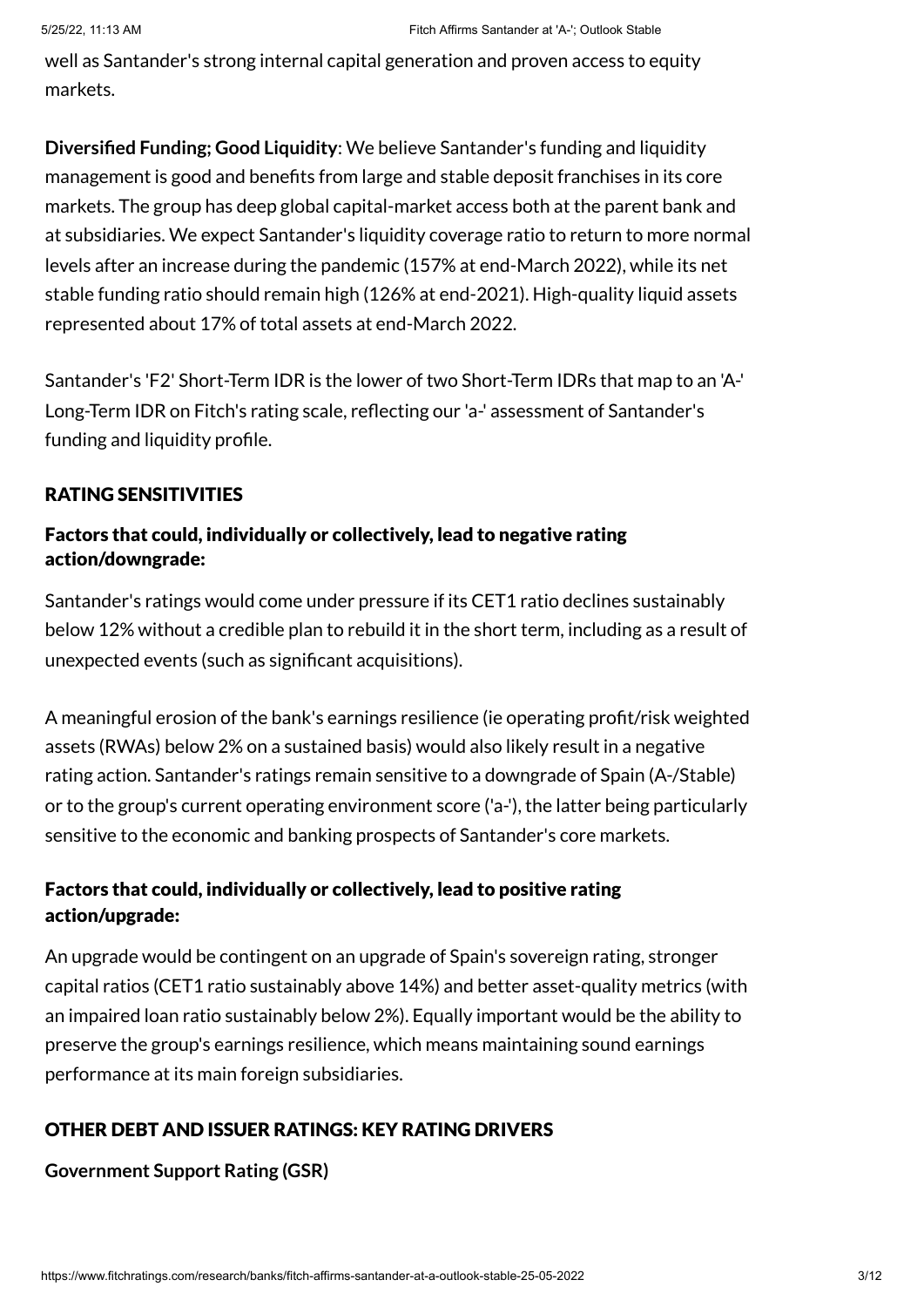Santander's GSR of 'ns' reflects our view that although external extraordinary sovereign support is possible it cannot be relied upon. This is because senior creditors can no longer expect to receive full extraordinary support from the sovereign in the event that the bank becomes non-viable.

#### **Senior Debt, Deposit and Derivative Counterparty (DCR) Ratings**

Santander's senior non-preferred notes are rated at the same level as the bank's Long-Term IDR, reflecting Fitch's view that the default risk of the notes is equivalent to that of the IDR and that senior non-preferred obligations are viewed as having average recovery prospects.

Santander's long-term senior preferred debt and that of its issuing vehicle (Santander International Products PLC), deposit ratings and the DCR are rated one notch above Santander's Long-Term IDR to reflect the protection that accrues from buffers of junior and senior non-preferred debt, which exceed 10% of RWAs (after deconsolidating subsidiaries that are in different resolution groups, as Santander has a clear multiplepoint-of-entry resolution strategy) on a sustained basis. We expect Santander to continue to issue a significant volume of senior non-preferred and junior debt to maintain the group's minimum requirement for own funds and eligible liabilities (MREL) and subordination requirements.

The short-term senior preferred debt and deposit ratings of 'F1' benefit from their equivalent long-term senior debt and deposit ratings being notched up from the Long-Term IDR to reflect lower credit risks.

#### **Subordinated and Junior Subordinated Debt**

Subordinated debt issued by Santander is notched down from its VR in accordance with our assessment of each instrument's non-performance and relative loss severity risk profiles. We rate the instruments two notches below the group's VR for loss severity as we expect recoveries to be poor for this type of debt in case of default/non-performance of the bank.

We rate additional Basel III Tier 1 (AT1) debt with fully discretionary coupon payment four notches below the group's VR. This corresponds to two notches for loss-severity and two notches for non-performance risk. Our assessment is based on the bank operating with a CET1 ratio that is above maximum distributable amount thresholds and our expectation that this will continue. Our assessment is also underpinned by the group's record of strong pre-provision earnings generation throughout the cycle and by a sound leverage ratio.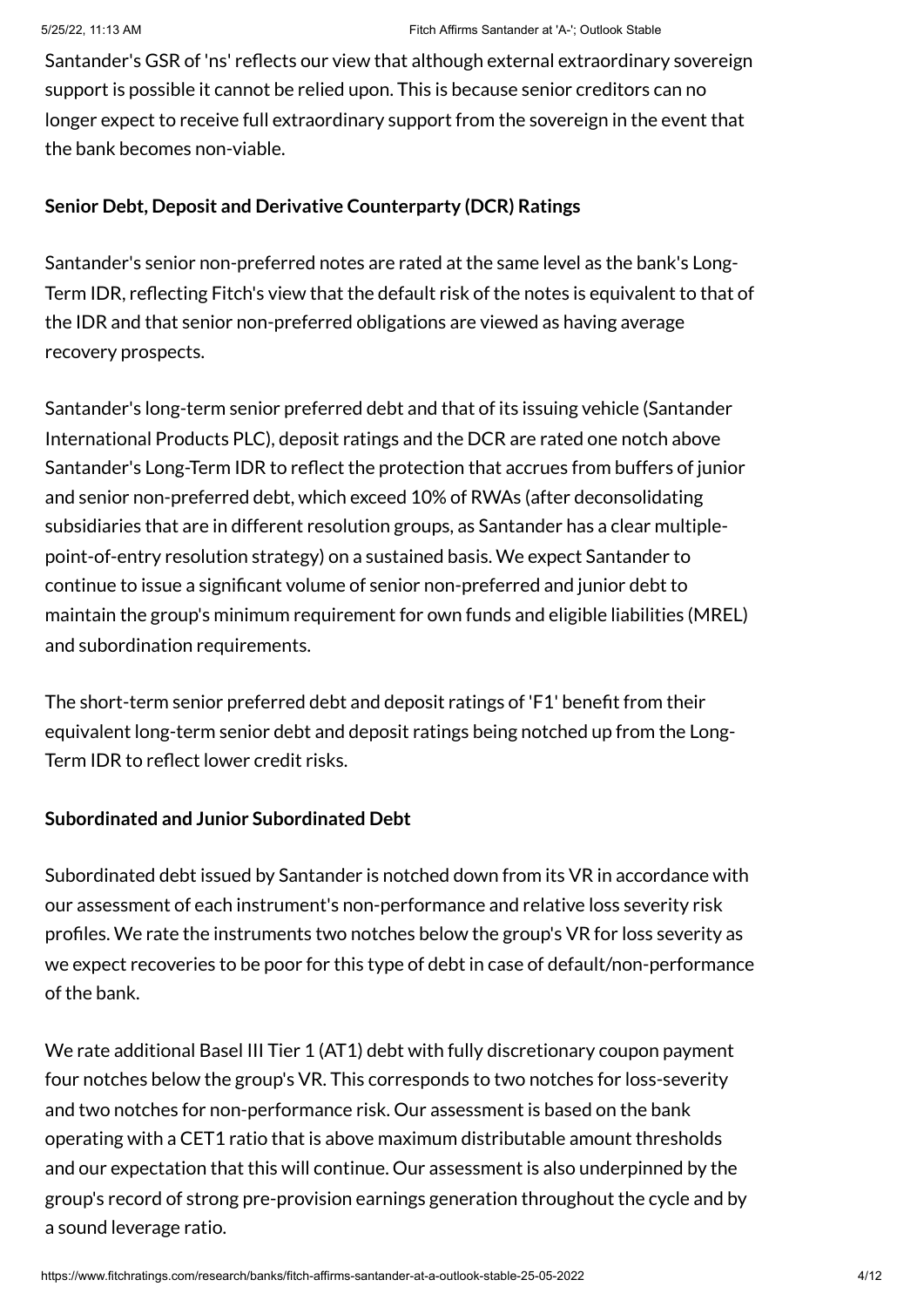Legacy preferred shares are rated five notches below the bank's VR to reflect higher loss severity risk of these securities when compared with average recoveries (two notches from the VR), as well as high risk of non-performance (an additional three notches) due to a profit test.

# OTHER DEBT AND ISSUER RATINGS: RATING SENSITIVITIES

# Factors that could, individually or collectively, lead to negative rating action/downgrade:

### **Senior Debt, Deposit Ratings and DCR**

Santander's DCR, senior debt and deposit ratings are primarily sensitive to downgrades of Santander's IDRs. We would also downgrade the DCR, long-term senior preferred and non-preferred debt and deposit ratings by one notch to the same level as the IDRs if the size of the combined buffer of junior and senior non-preferred debt at resolution perimeter sustainably fall below 10% of RWAs (adjusted by deconsolidating subsidiaries that are in different resolution groups) given the group partly meets its MREL with senior preferred debt.

### **Subordinated and Junior Subordinated Debt**

Subordinated debt is primarily sensitive to a downgrade of Santander's VR. In addition, AT1 and legacy preferred shares ratings could be downgraded if non-performance risk increases relative to the risk captured in the bank's VR, for example if capital buffers over regulatory requirements are eroded.

# Factors that could, individually or collectively, lead to positive rating action/upgrade:

#### **Senior Debt, Deposit Ratings and DCR**

Santander's DCR, senior debt and deposit ratings would be upgraded if Santander's Long-Term IDR is upgraded.

# **Subordinated Debt and Junior Subordinated Debt**

Santander's subordinated debt and junior subordinated debt ratings would be upgraded if Santander's VR is upgraded.

#### **GSR**

An upward revision of the GSR would be contingent on a positive change in the sovereign's propensity to support the bank. In Fitch's view, this is highly unlikely,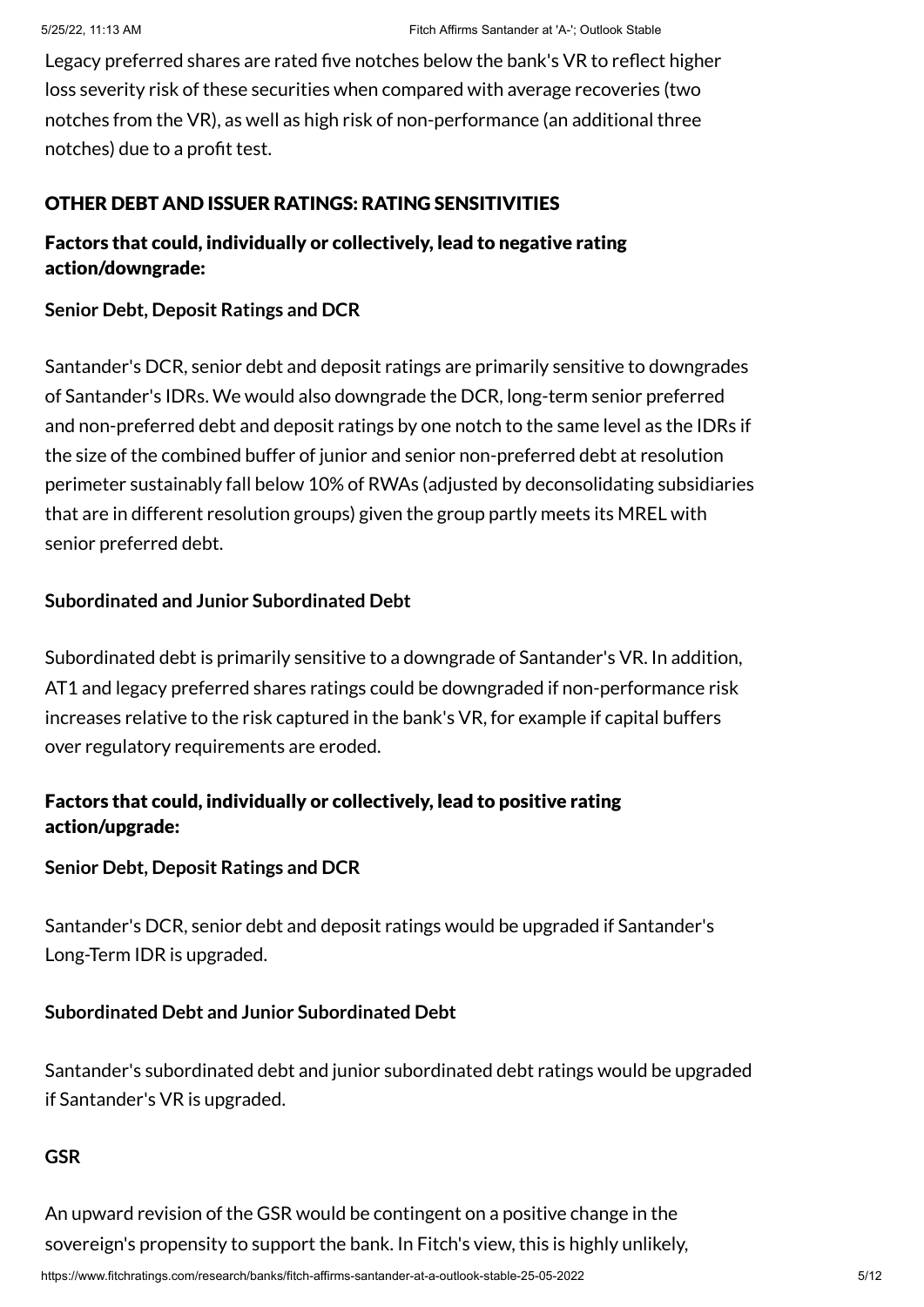although not impossible.

#### VR ADJUSTMENTS

The operating environment score of 'a-' is in line with the 'a' category implied score but above the 'bbb+' score of domestic Spanish banks because of the following adjustment reason: international operations (positive).

The capitalisation & leverage score of 'a-' is above the 'bbb' category implied score because of the following adjustment reasons: Internal capital generation and growth (positive) and capital flexibility and ordinary support (positive).

The funding and liquidity score of 'a-' is above the 'bbb' category implied score because of the following adjustment reasons: deposit structure (positive) and non-deposit funding (positive).

#### BEST/WORST CASE RATING SCENARIO

International scale credit ratings of Financial Institutions and Covered Bond issuers have a best-case rating upgrade scenario (defined as the 99th percentile of rating transitions, measured in a positive direction) of three notches over a three-year rating horizon; and a worst-case rating downgrade scenario (defined as the 99th percentile of rating transitions, measured in a negative direction) of four notches over three years. The complete span of best- and worst-case scenario credit ratings for all rating categories ranges from 'AAA' to 'D'. Best- and worst-case scenario credit ratings are based on historical performance. For more information about the methodology used to determine sector-specific best- and worst-case scenario credit ratings, visit <https://www.fitchratings.com/site/re/10111579>

# REFERENCES FOR SUBSTANTIALLY MATERIAL SOURCE CITED AS KEY DRIVER OF RATING

The principal sources of information used in the analysis are described in the Applicable Criteria.

#### ESG CONSIDERATIONS

The highest level of ESG credit relevance, if present, is a score of 3. This means ESG issues are credit-neutral or have only a minimal credit impact on the entity, either due to their nature or to the way in which they are being managed by the entity. For more information on Fitch's ESG Relevance Scores, visit [www.fitchratings.com/esg](http://www.fitchratings.com/esg)

#### RATING ACTIONS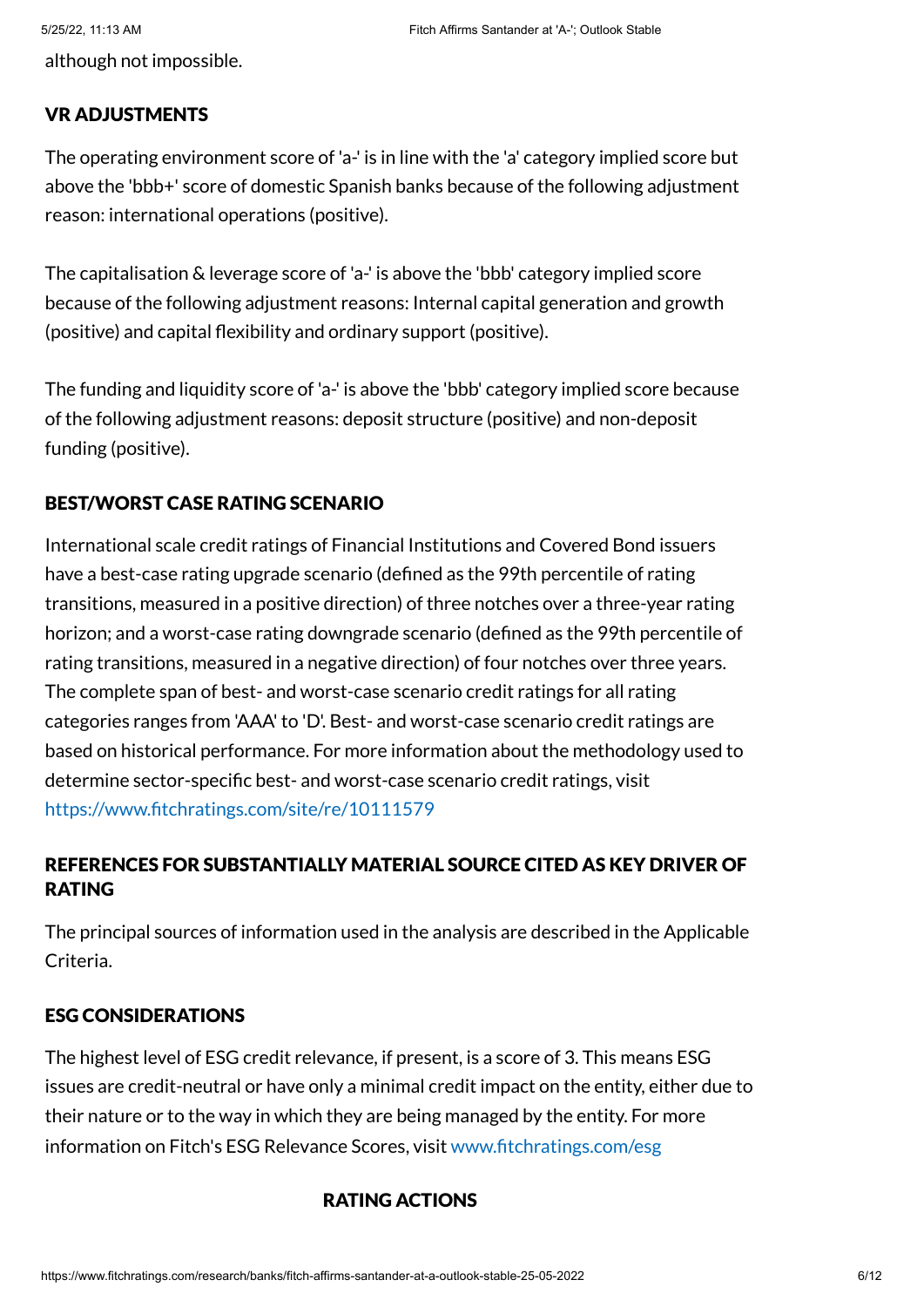| <b>ENTITY / DEBT <math>\div</math></b>                   | <b>RATING <math>\div</math></b>               | <b>PRIOR <math>\div</math></b> |
|----------------------------------------------------------|-----------------------------------------------|--------------------------------|
| Santander<br><b>International Products</b><br><b>PLC</b> |                                               |                                |
| Senior preferred                                         | A Affirmed<br>LT.                             | A                              |
| Banco Santander, S.A.                                    | LT IDR<br>A-Rating Outlook Stable<br>Affirmed | A-Rating<br>Outlook<br>Stable  |
|                                                          | Affirmed<br>F <sub>2</sub><br>ST IDR          | F <sub>2</sub>                 |
|                                                          | Affirmed<br>Viability a-                      | $a-$                           |
|                                                          | WD<br>Withdrawn<br>Support                    | 5                              |
|                                                          | Support Floor<br>Withdrawn<br><b>WD</b>       | <b>NF</b>                      |
|                                                          | A(dcr) Affirmed<br><b>DCR</b>                 | A(dcr)                         |
|                                                          | Government Support<br>New Rating<br>ns        |                                |
| preferred                                                | LT.<br>Affirmed<br><b>BB</b>                  | BB                             |

#### VIEW ADDITIONAL RATING DETAILS

# FITCH RATINGS ANALYSTS

### **Cristina Torrella Fajas**

Senior Director Primary Rating Analyst

+34 93 323 8405

cristina.torrellafajas@fitchratings.com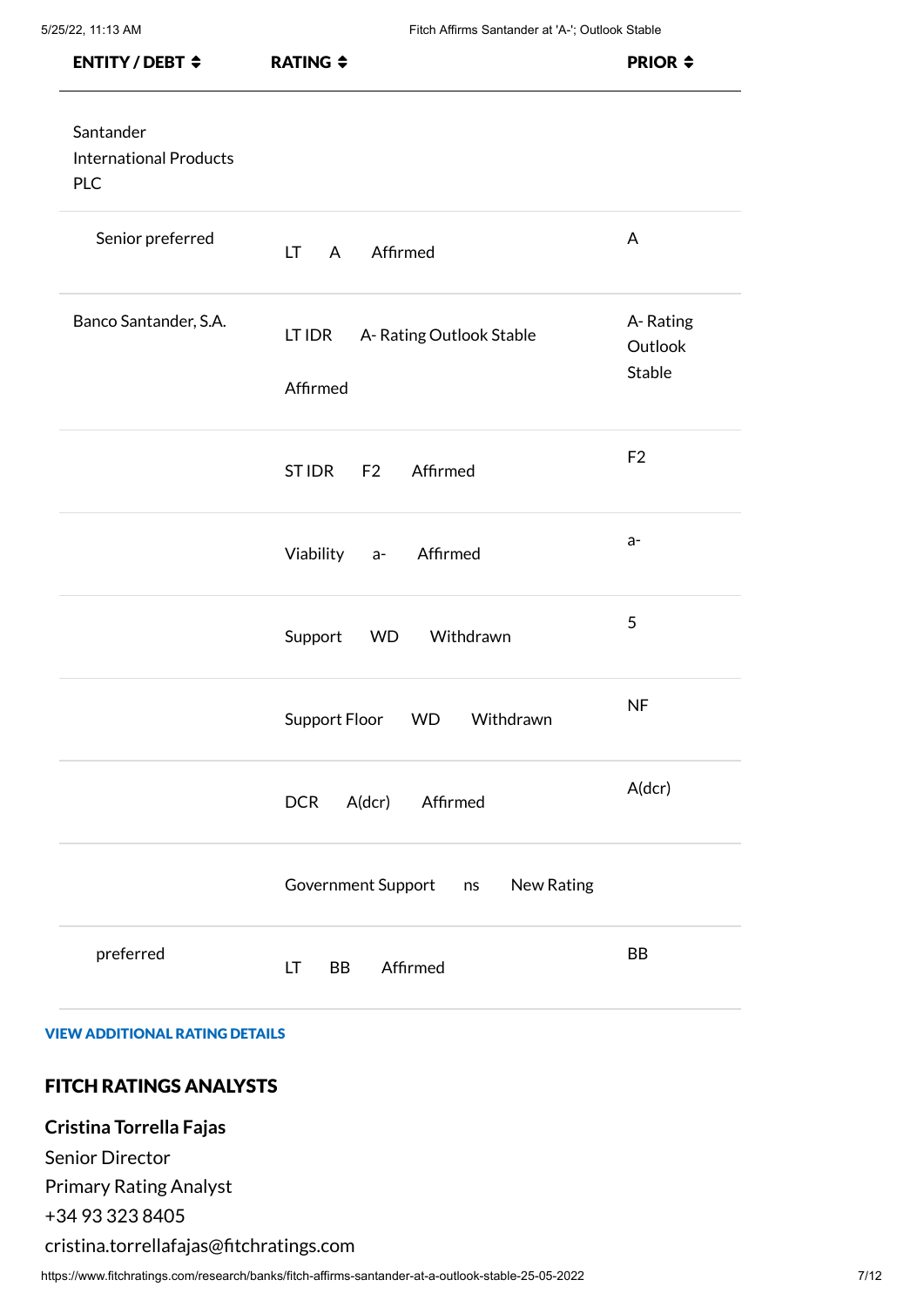Fitch Ratings Ireland Spanish Branch, Sucursal en España Av. Diagonal 601 Barcelona 08028

### **Pau Labro Vila**

Director Secondary Rating Analyst +34 93 494 3464 pau.labrovila@fitchratings.com

**Francesca Vasciminno** Senior Director Committee Chairperson +90 294757 057 francesca.vasciminno@fitchratings.com

# MEDIA CONTACTS

**Louisa Williams** London +44 20 3530 2452 louisa.williams@thefitchgroup.com

**Pilar Perez** Barcelona +34 93 323 8414 pilar.perez@fitchratings.com

Additional information is available on [www.fitchratings.com](http://www.fitchratings.com/)

# PARTICIPATION STATUS

The rated entity (and/or its agents) or, in the case of structured finance, one or more of the transaction parties participated in the rating process except that the following issuer(s), if any, did not participate in the rating process, or provide additional information, beyond the issuer's available public disclosure.

# APPLICABLE CRITERIA

Bank Rating Criteria (pub. 12 Nov 2021) (including rating [assumption](https://www.fitchratings.com/research/banks/bank-rating-criteria-12-11-2021) sensitivity)

# ADDITIONAL DISCLOSURES

[Dodd-Frank](https://www.fitchratings.com/research/banks/fitch-affirms-santander-at-a-outlook-stable-25-05-2022/dodd-frank-disclosure) Rating Information Disclosure Form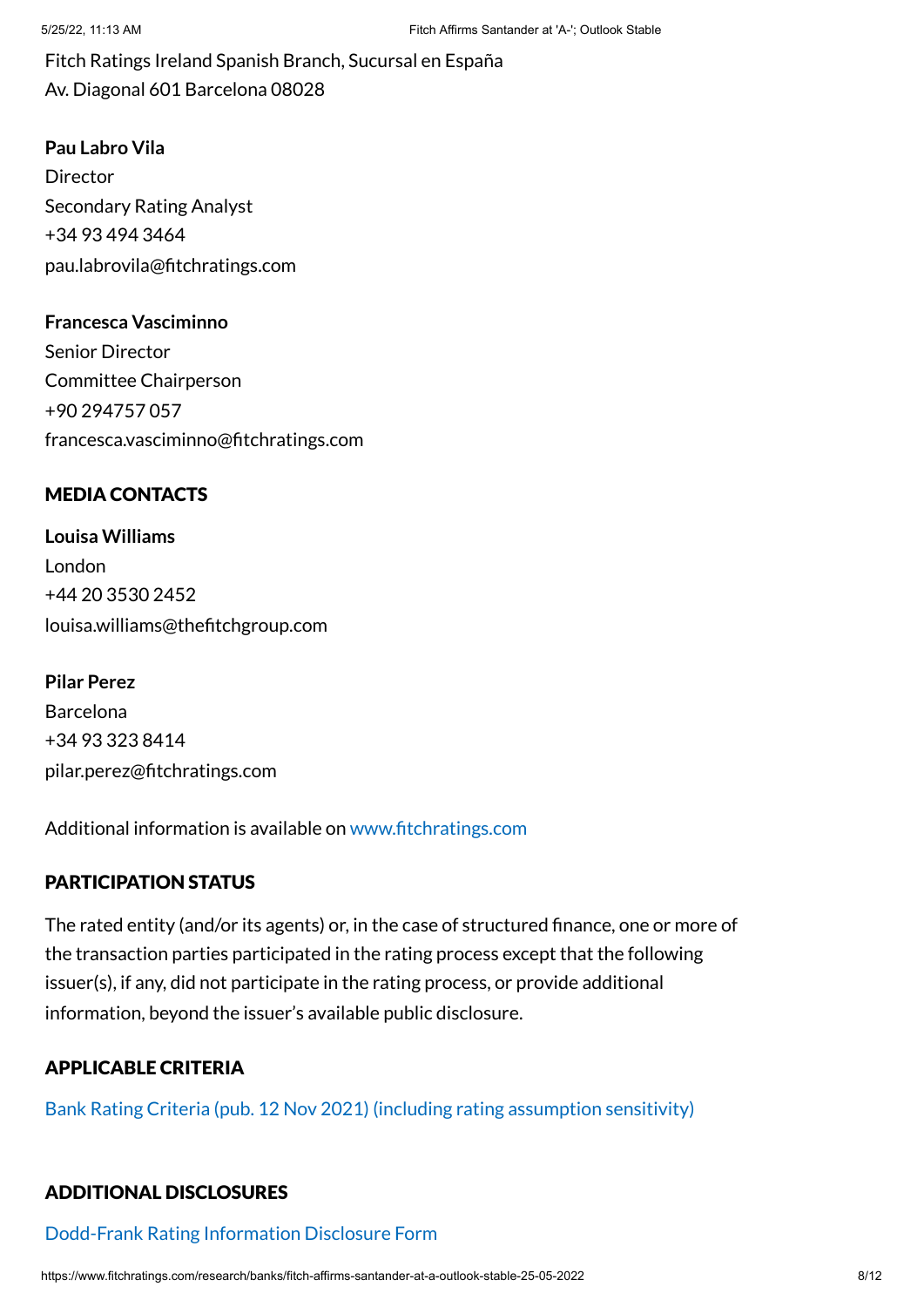# ENDORSEMENT STATUS

Santander International Products PLC Fig. 5. Full same EU Issued, UK Endorsed

#### DISCLAIMER & DISCLOSURES

All Fitch Ratings (Fitch) credit ratings are subject to certain limitations and disclaimers. Please read these limitations and disclaimers by following this link: [https://www.fitchratings.com/understandingcreditratings](https://www.fitchratings.com/UNDERSTANDINGCREDITRATINGS). In addition, the following [https://www.fitchratings.com/rating-definitions-document](https://www.fitchratings.com/RATING-DEFINITIONS-DOCUMENT) details Fitch's rating definitions for each rating scale and rating categories, including definitions relating to default. ESMA and the FCA are required to publish historical default rates in a central repository in accordance with Articles 11(2) of Regulation (EC) No 1060/2009 of the European Parliament and of the Council of 16 September 2009 and The Credit Rating Agencies (Amendment etc.) (EU Exit) Regulations 2019 respectively.

Published ratings, criteria, and methodologies are available from this site at all times. Fitch's code of conduct, confidentiality, conflicts of interest, affiliate firewall, compliance, and other relevant policies and procedures are also available from the Code of Conduct section of this site. Directors and shareholders' relevant interests are available at [https://www.fitchratings.com/site/regulatory](https://www.fitchratings.com/SITE/REGULATORY). Fitch may have provided another permissible or ancillary service to the rated entity or its related third parties. Details of permissible or ancillary service(s) for which the lead analyst is based in an ESMA- or FCA-registered Fitch Ratings company (or branch of such a company) can be found on the entity summary page for this issuer on the Fitch Ratings website.

In issuing and maintaining its ratings and in making other reports (including forecast information), Fitch relies on factual information it receives from issuers and underwriters and from other sources Fitch believes to be credible. Fitch conducts a reasonable investigation of the factual information relied upon by it in accordance with its ratings methodology, and obtains reasonable verification of that information from independent sources, to the extent such sources are available for a given security or in a given jurisdiction. The manner of Fitch's factual investigation and the scope of the thirdparty verification it obtains will vary depending on the nature of the rated security and its issuer, the requirements and practices in the jurisdiction in which the rated security is offered and sold and/or the issuer is located, the availability and nature of relevant public information, access to the management of the issuer and its advisers, the availability of pre-existing third-party verifications such as audit reports, agreed-upon procedures letters, appraisals, actuarial reports, engineering reports, legal opinions and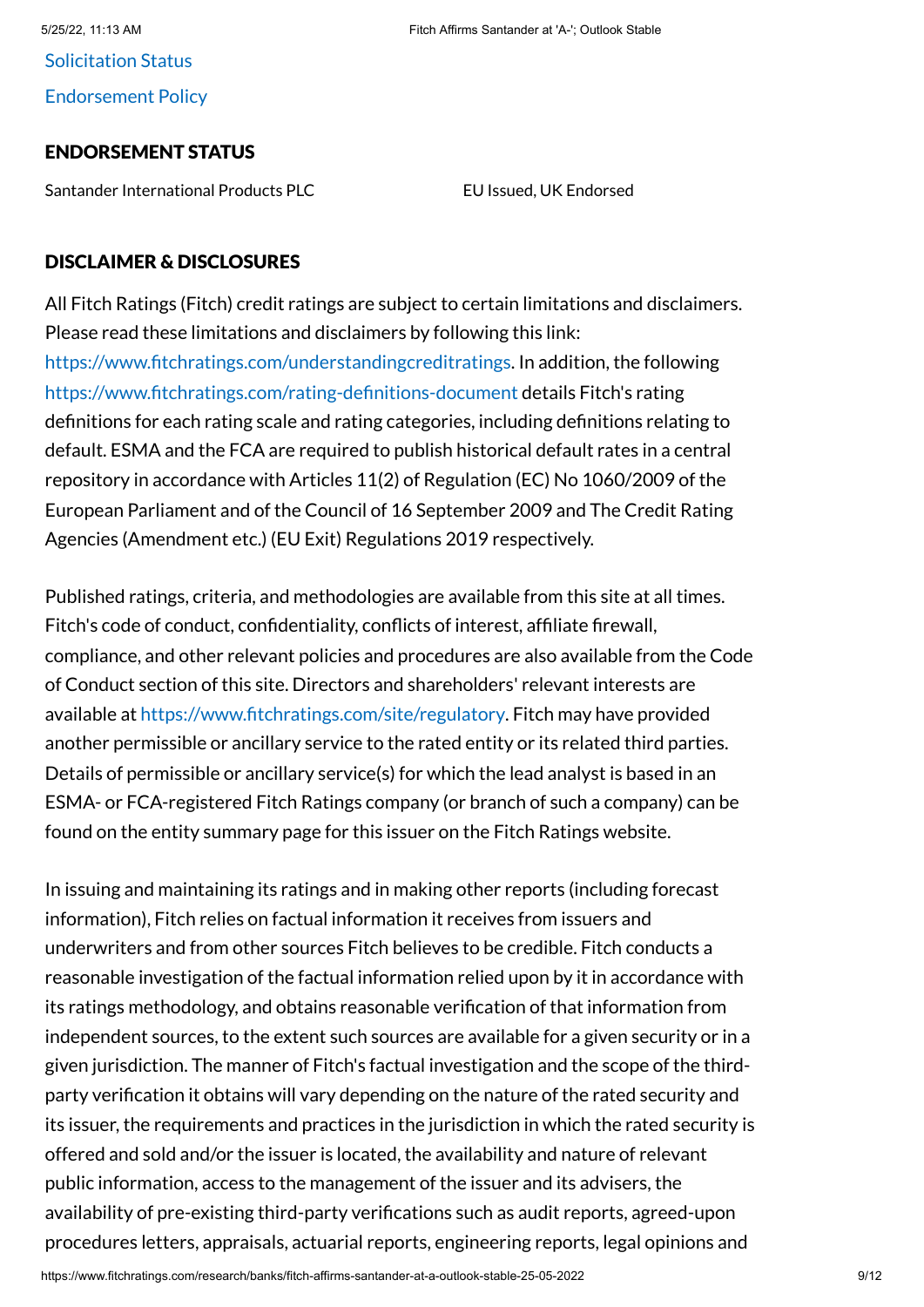other reports provided by third parties, the availability of independent and competent third- party verification sources with respect to the particular security or in the particular jurisdiction of the issuer, and a variety of other factors. Users of Fitch's ratings and reports should understand that neither an enhanced factual investigation nor any third-party verification can ensure that all of the information Fitch relies on in connection with a rating or a report will be accurate and complete. Ultimately, the issuer and its advisers are responsible for the accuracy of the information they provide to Fitch and to the market in offering documents and other reports. In issuing its ratings and its reports, Fitch must rely on the work of experts, including independent auditors with respect to financial statements and attorneys with respect to legal and tax matters. Further, ratings and forecasts of financial and other information are inherently forwardlooking and embody assumptions and predictions about future events that by their nature cannot be verified as facts. As a result, despite any verification of current facts, ratings and forecasts can be affected by future events or conditions that were not anticipated at the time a rating or forecast was issued or affirmed.

The information in this report is provided "as is" without any representation or warranty of any kind, and Fitch does not represent or warrant that the report or any of its contents will meet any of the requirements of a recipient of the report. A Fitch rating is an opinion as to the creditworthiness of a security. This opinion and reports made by Fitch are based on established criteria and methodologies that Fitch is continuously evaluating and updating. Therefore, ratings and reports are the collective work product of Fitch and no individual, or group of individuals, is solely responsible for a rating or a report. The rating does not address the risk of loss due to risks other than credit risk, unless such risk is specifically mentioned. Fitch is not engaged in the offer or sale of any security. All Fitch reports have shared authorship. Individuals identified in a Fitch report were involved in, but are not solely responsible for, the opinions stated therein. The individuals are named for contact purposes only. A report providing a Fitch rating is neither a prospectus nor a substitute for the information assembled, verified and presented to investors by the issuer and its agents in connection with the sale of the securities. Ratings may be changed or withdrawn at any time for any reason in the sole discretion of Fitch. Fitch does not provide investment advice of any sort. Ratings are not a recommendation to buy, sell, or hold any security. Ratings do not comment on the adequacy of market price, the suitability of any security for a particular investor, or the tax-exempt nature or taxability of payments made in respect to any security. Fitch receives fees from issuers, insurers, guarantors, other obligors, and underwriters for rating securities. Such fees generally vary from US\$1,000 to US\$750,000 (or the applicable currency equivalent) per issue. In certain cases, Fitch will rate all or a number of issues issued by a particular issuer, or insured or guaranteed by a particular insurer or guarantor, for a single annual fee. Such fees are expected to vary from US\$10,000 to US\$1,500,000 (or the applicable currency equivalent). The assignment, publication, or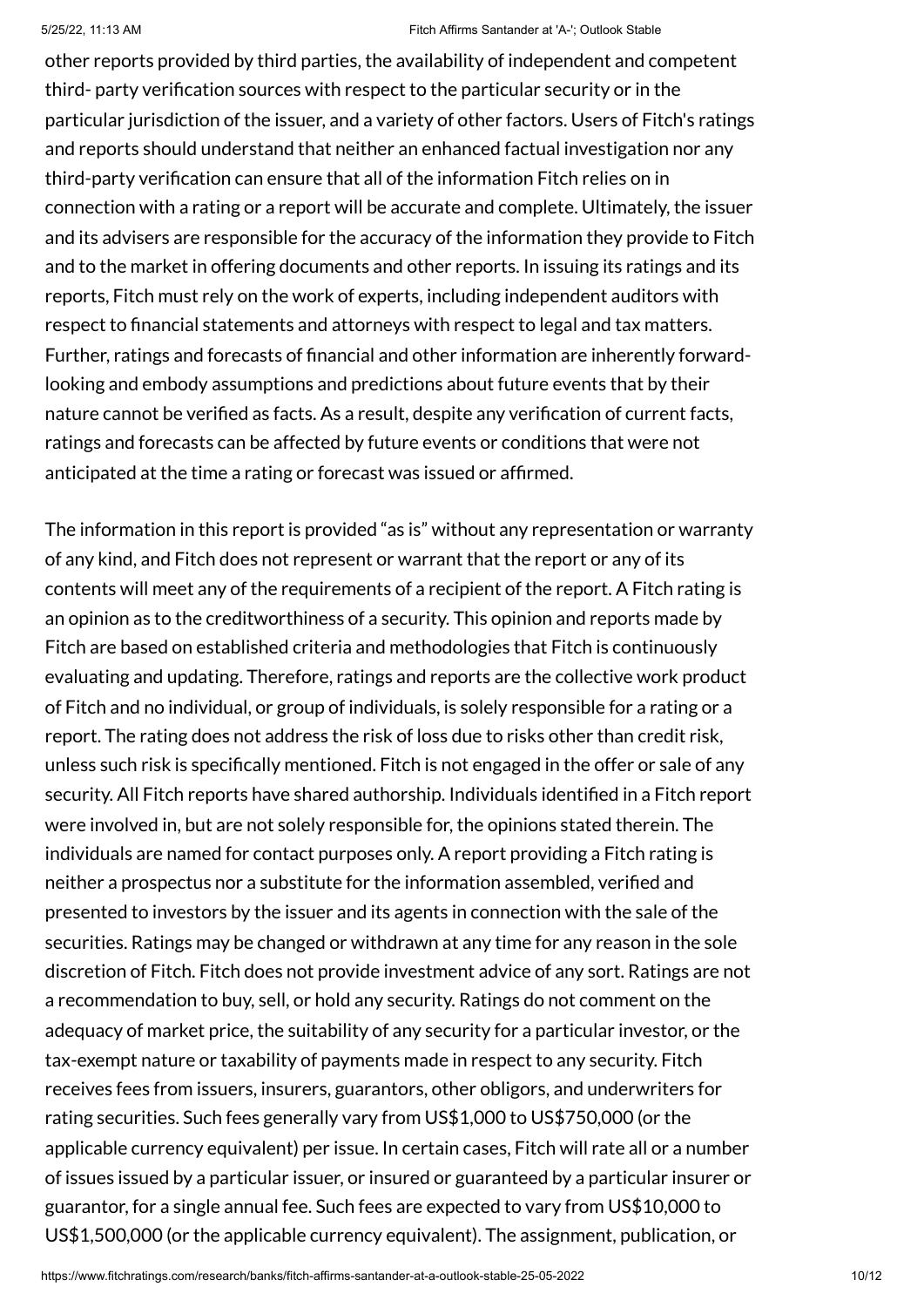#### 5/25/22, 11:13 AM Fitch Affirms Santander at 'A-'; Outlook Stable

dissemination of a rating by Fitch shall not constitute a consent by Fitch to use its name as an expert in connection with any registration statement filed under the United States securities laws, the Financial Services and Markets Act of 2000 of the United Kingdom, or the securities laws of any particular jurisdiction. Due to the relative efficiency of electronic publishing and distribution, Fitch research may be available to electronic subscribers up to three days earlier than to print subscribers.

For Australia, New Zealand, Taiwan and South Korea only: Fitch Australia Pty Ltd holds an Australian financial services license (AFS license no. 337123) which authorizes it to provide credit ratings to wholesale clients only. Credit ratings information published by Fitch is not intended to be used by persons who are retail clients within the meaning of the Corporations Act 2001.

Fitch Ratings, Inc. is registered with the U.S. Securities and Exchange Commission as a Nationally Recognized Statistical Rating Organization (the "NRSRO"). While certain of the NRSRO's credit rating subsidiaries are listed on Item 3 of Form NRSRO and as such are authorized to issue credit ratings on behalf of the NRSRO (see <https://www.fitchratings.com/site/regulatory>), other credit rating subsidiaries are not listed on Form NRSRO (the "non-NRSROs") and therefore credit ratings issued by those subsidiaries are not issued on behalf of the NRSRO. However, non-NRSRO personnel may participate in determining credit ratings issued by or on behalf of the NRSRO.

Copyright © 2022 by Fitch Ratings, Inc., Fitch Ratings Ltd. and its subsidiaries. 33 Whitehall Street, NY, NY 10004. Telephone: 1-800-753-4824, (212) 908-0500. Fax: (212) 480-4435. Reproduction or retransmission in whole or in part is prohibited except by permission. All rights reserved.

#### READ LESS

#### SOLICITATION STATUS

The ratings above were solicited and assigned or maintained by Fitch at the request of the rated entity/issuer or a related third party. Any exceptions follow below.

#### <span id="page-10-0"></span>ENDORSEMENT POLICY

Fitch's international credit ratings produced outside the EU or the UK, as the case may be, are endorsed for use by regulated entities within the EU or the UK, respectively, for regulatory purposes, pursuant to the terms of the EU CRA Regulation or the UK Credit Rating Agencies (Amendment etc.) (EU Exit) Regulations 2019, as the case may be. Fitch's approach to endorsement in the EU and the UK can be found on Fitch's [Regulatory](https://www.fitchratings.com/regulatory) Affairs page on Fitch's website. The endorsement status of international credit ratings is provided within the entity summary page for each rated entity and in